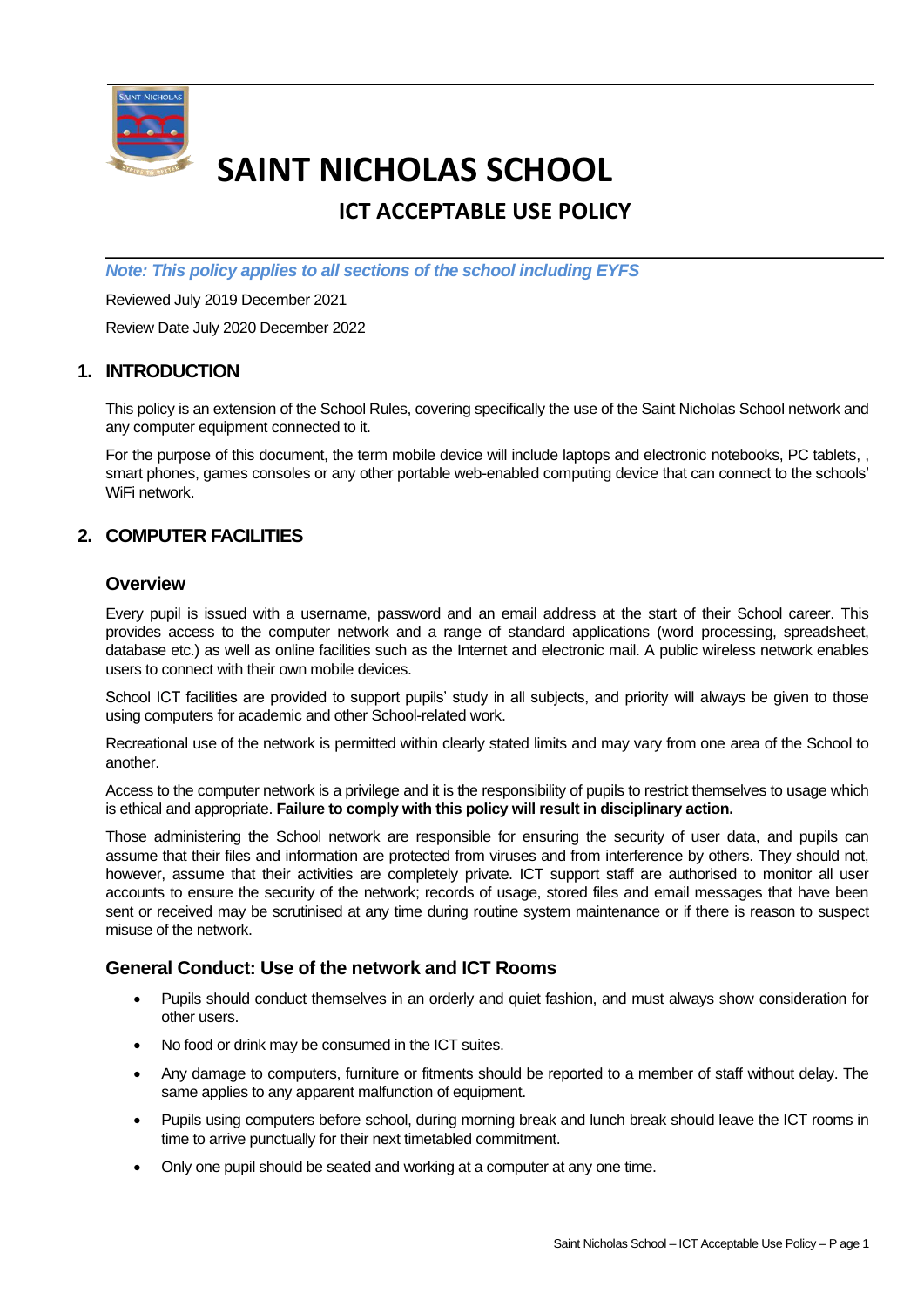- Chairs should be placed tidily in computer rooms before leaving.
- When logging on to the network (including logging on from home), a pupil must always use his or her own user identification and password. Any attempt to impersonate another user will be treated as a serious offence, as will any attempt to interfere with data stored on the network by another user. These activities are in fact illegal under UK law.
- Never, under any circumstances, use another person's account or attempt to log on as a system administrator.
- Vandalism is defined as any malicious attempt to harm, modify, or destroy data of another user. The Saint Nicholas network or other networks connected to the Internet must not be vandalised. This includes the uploading or creating of computer viruses.
- Harassment is defined as the persistent annoyance of another user, or interference with another user's work. Harassment must never occur; this includes, but is not limited to, the sending of unwanted email (see below).
- If a pupil identifies a security problem on the Saint Nicholas system a teacher must be notified immediately. The problem must not be demonstrated to other users.
- Pupils must never divulge their passwords to other pupils or to users of computers outside the School. Any pupil who suspects that this has happened accidentally should change his/her password without delay. Any pupil who is found to have shared their password/s will be subject to disciplinary action.
- Before leaving a computer, pupils must always log off the network and check that the logging out procedure is complete.
- Pupils must not attempt to gain access to the local drive of any machine or to create local accounts (administrative or otherwise).
- It is strictly forbidden to attempt to share drives, folders or files across the network.
- Only software that has been provided on the network may be run on School computers; this includes programmes run from portable storage devices including USB sticks.
- Pupils are not permitted to import or download applications or games. In many cases it is illegal to do so.
- You are reminded that it is a breach of the School Plagiarism Policy (and of the rules of examination boards) to pass off another's work as your own. This includes copying and pasting information accessed online without proper acknowledgement.
- Pupils must be aware of, and comply with, the restrictions placed on certain kinds of usage; notably the playing of games on particular machines and at particular times of the day, where priority is given to academic work (for example in the libraries).

### **3. INTERNET AND EMAIL**

### **Overview**

The School's Internet access is via an educational service provider who block access to web sites known to contain offensive or inappropriate material.

The filter is continually updated, though there can be no absolute guarantee that unsuitable material is never available. Pupils are given training in safe and effective use of the Internet at various stages in their School career.

### **Rules**

### **General Netiquette**

Pupils must not:

- Send electronic communications which are impolite, indecent, abusive, discriminatory, racist or in any way intended to make the recipient feel uncomfortable,
- Disclose to a third party the personal details of any other pupil,
- Access any inappropriate Internet site,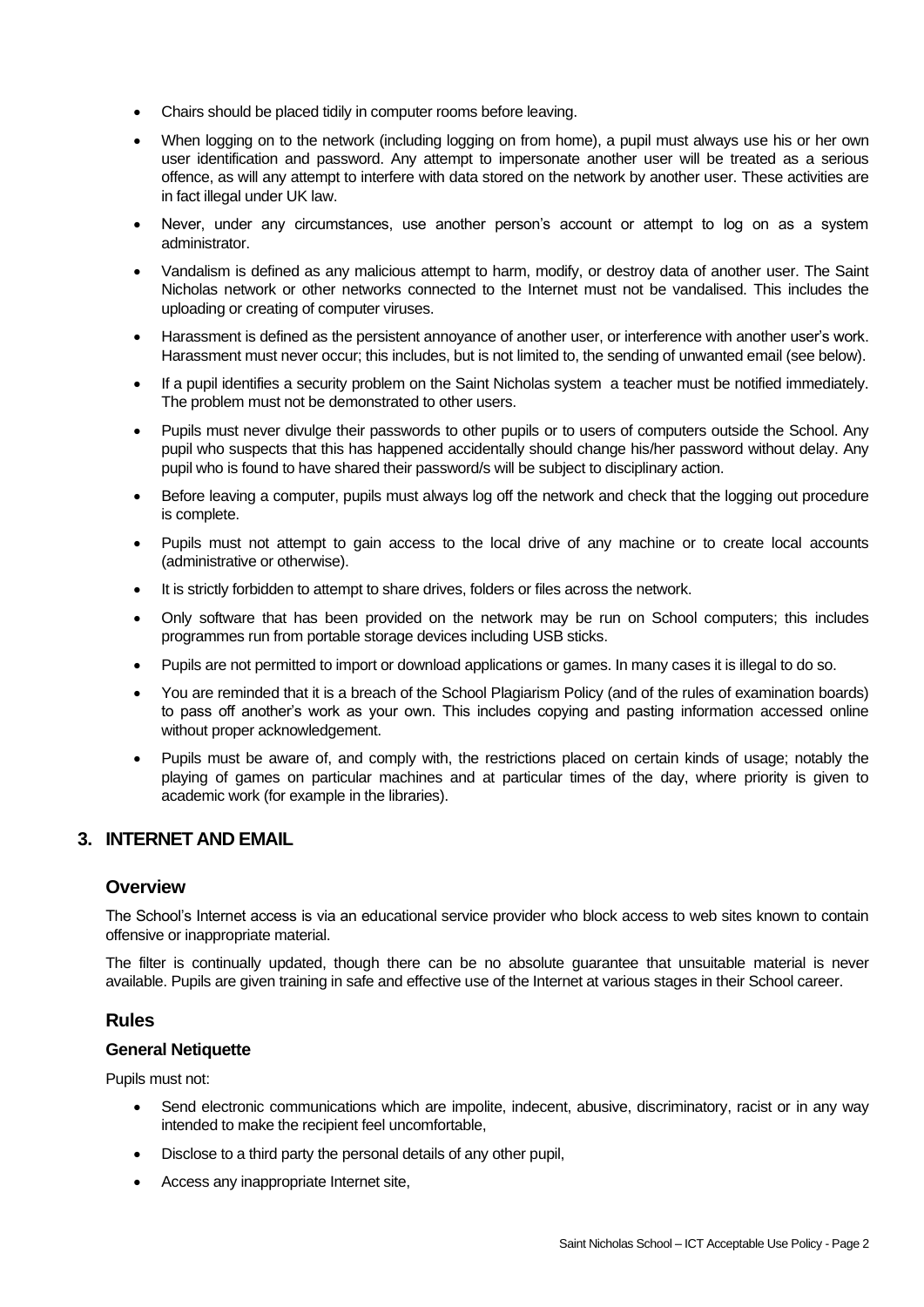- Breach another person's copyright in any material,
- Upload or download any unauthorised software or attempt to run that software. In particular, hacking, encryption and other system tools are expressly forbidden,
- Purchase goods or services via the computer network,
- Use the computer network to gain unauthorised access to any other computer network,
- Attempt to spread computer viruses,
- Engage in activities that are prohibited under UK Law. Thus the transmission of material subject to copyright or protected by trade secret is forbidden, as of course is any threatening or obscene matter.

### **Personal Safety**

Pupils need to be aware that thoughtless use of email and the Internet may jeopardise their personal safety either at school or outside school. Pupils should therefore:

- Be aware that any person they "meet" or communicate with online may pretend to be someone else.
- Never arrange a meeting in person with anyone they have "met" or only communicated with online without prior parental approval.
- Not respond to messages or bulletin board items that are indecent, suggestive, belligerent, discriminatory, threatening, or which make the student feel uncomfortable or unsafe in any way. If such a message is encountered the pupil should report it to his/her form teacher and parents or via an online reporting service such as ThinkUKnow ( [http://www.thinkuknow.co.uk](http://www.thinkuknow.co.uk/) ),
- Remember that anything they read online may not be accurate.
- Ignore offers that involve either financial transactions or personal meetings,
- Not disclose any personal details online, such as their home address or telephone number.

### **4. MOBILE DEVICES**

### **Overview**

Pupils may connect mobile devices to the School's public network. This provides filtered access to the internet.

### **Rules**

These rules apply to all mobile devices:

- Pupils may only connect their own devices to the School's public network.
- Under no circumstances should computers, printers or other devices be detached from the network to make way for a pupil's own computer or mobile device.
- No mobile device may be plugged directly into any network switch, hub or router without permission.
- The sharing of local drives, folders or files across the network is strictly forbidden.
- No servers of any description should be attached to the network.
- Pupils should ensure that their own devices are properly protected from viruses before connecting to the School public network.
- Pupils are responsible for the material that exists on or is accessed via their mobile device. The School is empowered to scrutinise, and if necessary retain for further investigation, any device which is or has been attached to the network.
- The School cannot accept responsibility for any damage, howsoever caused, to pupils' own mobile devices or their contents (files, folders etc.).
- All rules of usage for Internet access and computer usage continue to apply.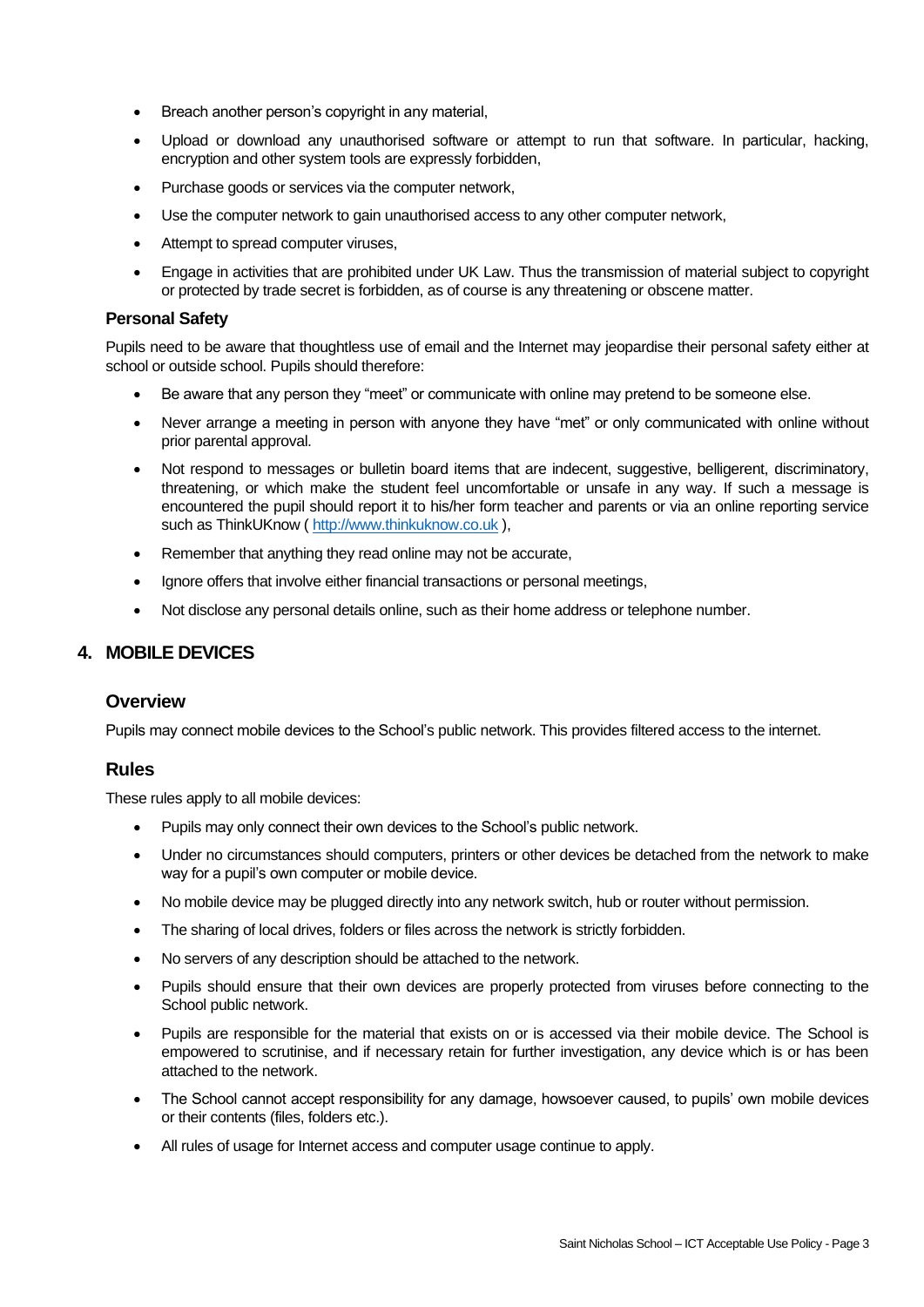- It is the responsibility of the owner to ensure that he or she has a licence for all software installed on his or her mobile device.
- No software should be run on a mobile device during lessons which is not appropriate to that lesson.
- The use of Virtual Private Networks (VPNs) on any web enabled device connected to the Saint Nicholas School domain is strictly forbidden. Any pupil who is found to be connecting to the Schools' network via a VPN will be subject to disciplinary action.

### **5. IPADS**

The aim of the 1:1 iPad programme is to equip pupils with the tools and resources necessary for e-learning. At Saint Nicholas School, we believe that we can use e-learning to change fundamentally the way we teach and the way students learn, allowing students to collaborate, and find innovative solutions to problems, taking control of their own learning.

Access to the School's network, whether on a school computer or a personal device:

- is provided upon the basis that users comply with the school's ICT Acceptable Use Policy.
- is a privilege and it is the responsibility of pupils to restrict themselves to usage which is ethical and appropriate: failure to comply with this policy will result in disciplinary action.

### **All users' responsibilities**

Users may not photograph any other person, without that person's consent.

The iPad maybe subject to routine monitoring by Saint Nicholas School. Devices must be surrendered immediately upon request by any member of staff.

Users in breach of the Acceptable Use Policy may be subject to but not limited to; disciplinary action, confiscation, removal of content or referral to external agencies in the event of illegal activity.

Saint Nicholas School is not responsible for the financial or other loss of any personal files that may be deleted from an iPad.

iPads belonging to other users are not to be tampered within any manner.

If an iPad is found unattended, it should be handed into the office immediately.

### **Additional pupil responsibilities**

If an iPad is left at home or is not charged, the user still remains responsible for completing all schoolwork.

Malfunctions or technical issues are not acceptable excuses for failing to complete school work, unless there is no other means of completion.

Pupils must not use their iPad in school corridors, if walking to school to or from school, or outside of School buildings (unless with the teachers' permission).

In the event of any disciplinary action, the completion of all class work remains the responsibility of the pupil.

### **Care and maintenance**

The following expectations must be adhered to:

- It is a user's responsibility to keep their iPad safe and secure.
- iPads should be clearly labelled with the pupils' name.
- iPad batteries are required to be charged and be ready to use in school.
- Users must use suitable protective covers/cases for their iPad.
- The iPad screen is made of glass and therefore is subject to cracking and breaking if misused: Never drop nor place heavy objects (books, laptops, etc.) on top of the iPad.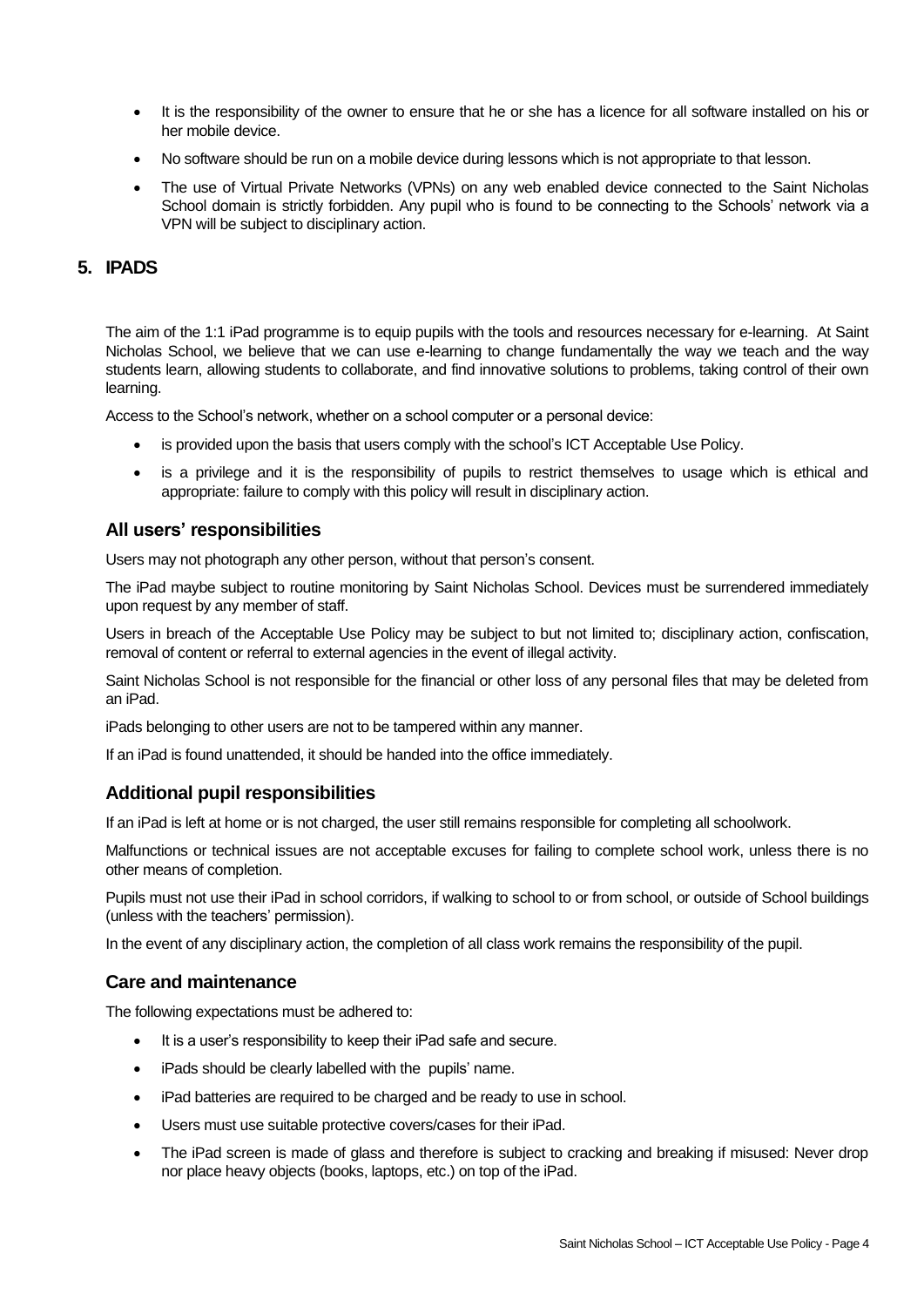- Only a soft cloth or approved laptop screen cleaning solution is to be used to clean the iPad screen.
- Do not subject the iPad to extreme heat or cold.
- Do not store or leave unattended in vehicles.
- Syncing the iPad to iTunes or iCloud will be maintained by a School administrator.
- Items deleted from the iPad cannot be recovered.
- 8GB of memory must be left free for school apps.

### **Lost, Damaged or Stolen iPad**

If the iPad is lost, stolen, or damaged, the IT Manager/Head Master must be notified immediately.

iPads that are believed to be stolen can be tracked through iCloud.

If a pupil places their iPad in their locker it is the pupil's responsibility to ensure the locker is locked.

### **Prohibited uses (not exclusive)**

### **Accessing Inappropriate Materials**

All material on the iPad must adhere to the ICT Acceptable Use Policy. Users are not allow to send, access, upload, download or distribute offensive, threatening, pornographic, obscene, or sexually explicit materials.

### **Illegal Activities**

It is expressly forbidden to use School's internet/e-mail accounts for personal financial or commercial gain or for any illegal activity.

### **Violating Copyrights**

Users are not allowed to have music and install apps on their iPad.

### **Cameras, images & movies**

Users must use good judgment when using the camera. The user agrees that the camera will not be used to take inappropriate, illicit or sexually explicit photographs or videos, nor will it be used to embarrass anyone in any way. Any use of cameras in toilets or changing rooms, regardless of intent, will be treated as a serious violation.

Images of other people may only be made with the permission of those in the photograph.

Posting of images/movie on the Internet into a public forum is strictly forbidden, without the express permission of a Teacher, or in the case of staff use, a member of the Senior Leadership Team.

Use of the camera and microphone must be in accordance with permission granted by a teacher.

### **Passwords & codes**

Users are encouraged to set a passcode on their iPad to prevent other users from misusing it.

Any user caught trying to gain access to another user's accounts, files or data will be subject to disciplinary action.

Inappropriate media may not be used as a screensaver or background photo. Presence of pornographic materials, inappropriate language, alcohol, drug or gang related symbols or pictures will result in disciplinary actions.

Individual users are responsible for the setting up and use of any home internet connections and no support will be provided for this by the School.

Users should be aware of and abide by the guidelines set out by the School's Onliney policy.

Saint Nicholas School reserves the right to confiscate and search an iPad to ensure compliance with this Acceptable Use Policy.

### **Pupil use guidelines**

Pupils must